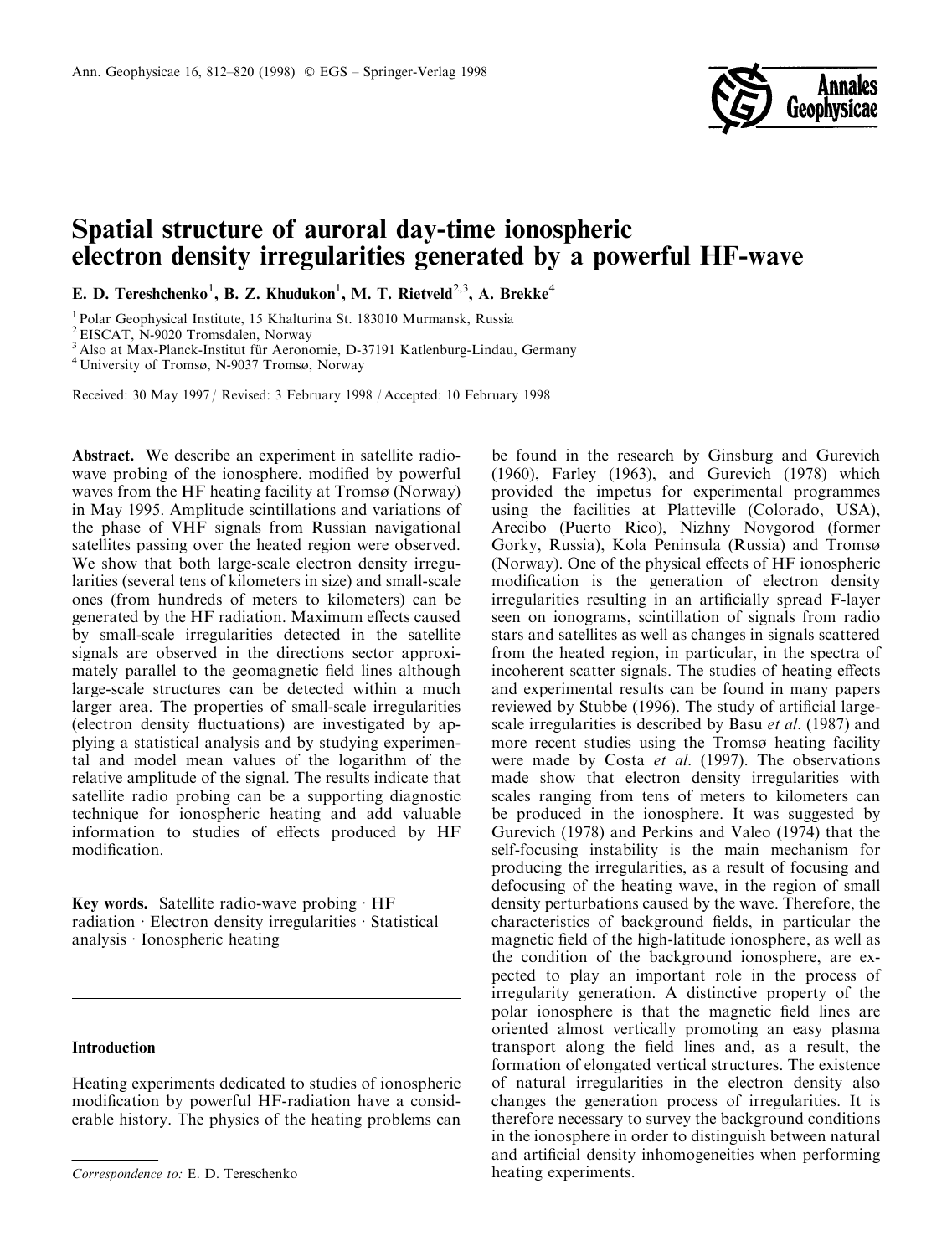We consider the electron density modification by the powerful radiation of the HF heating facility at Tromsø during a short experiment in May 1995. In earlier papers e.g. by Basu et al. (1987) stationary or quasi-stationary radio sources were used to observe heated regions. This work presents results of ionospheric probing by signals from fast-moving satellites on almost polar orbits carrying differential Doppler experiments. Both amplitude scintillations and phase variations are studied allowing us to estimate the boundaries of the modified region. Information about density irregularities within a wide spectrum of spatial scales ranging from hundreds of meters to tens of kilometers can be obtained. In the following section the experimental arrangement and the receiving equipment used for measuring the amplitude and phase of satellite signals are described. The relevant theoretical background is then presented and the experimental data are discussed. Finally we summarise the results obtained.

#### Description of the experiment

The ionospheric modification experiment was carried out by powerful HF waves at Ramfjordmoen near Tromsø (69.6°N, 19.2°E, L = 6.2, magnetic dip angle  $I = 78^{\circ}$  simultaneously with the measurements of amplitude and phase of signals from navigational satellites made at the same location on  $17-20$  May, 1995. The technical description of the facility and its parameters can be found in Rietveld et al. (1993) and here we note only some details related to the measurements. The facility can generate up to 1.2 MW of CW power in the frequency range from 3.85 to 8 MHz. The antenna system consists of 3 antenna arrays designed to cover this frequency range. Array 2 was used since at that time the ionosonde maximum critical frequency in the F-region varied from 4 to 5 MHz. Array 2 contains 6 rows of 6 crossed dipoles (270 by 270 m) to cover the range 3.85–5.65 MHz. During the experiment the antenna beam was pointed vertically and a 4.04 MHzwave was transmitted. The radiation wave power in

CW-mode was  $12 \times 90 \text{ kW} = 1080 \text{ kW}$ . This corresponds to 270 MW of effective radiated power in all the experiments. Russian navigational satellites were used to measure the amplitude and phase of the signals propagating through the heated region. The satellite system is described by Wood and Perry (1980). The nearly polar-orbiting navigational satellites at a height of about 1000 km have an orbit inclination of 83°, therefore the trajectory projection on the ground for satellites moving from the north lies approximately along the geomagnetic meridian. The beamwidth of array 2 is about 15° so it takes less than 40 s for a satellite to cross the beam allowing for observations of temporal changes of the signal caused by a spatial inhomogeneity of the medium. Only passes of satellites with such a high elevation that they could cross the ionospheric region, illuminated by the main lobe of the heating facility, have been recorded. In total five records have been made during the heating experiment. All the relevant experimental parameters are given in Table 1.

The satellite records for experiments 3 and 4 do not show any visible changes due to heating effects either in the amplitude or in the phase. Also, the ionograms do not show any ionospheric modification in these cases. It is seen from Table 1 that experiment 4 was performed when the heating transmitter power was modulated with 4 s on every 20 s. The reason for the lack of effects in experiment 4 is probably that the time the heater was on was too short for the nonlinear effects and resultant irregularities to develop, and that X-mode, which usually does not produce strong irregularities, was used for half the satellite pass. Experiment 3 was performed at a time when natural electron density irregularities existed near and within the heated region. In this case it is difficult to distinguish between artificial structures and irregularities caused by natural processes. The record for the satellite pass during experiment 5 contained interference noise from a local source and could not be analysed. Hence in this study only the first two experiments of heating, indicated in Table 1, are discussed.

Table 1. Parameters of the satellite data and HF operation for the different sessions

| Heating<br>session<br>number | Time interval (UT)<br>of the satellite<br>records under study | Co-ordinates of the satellite<br>location at the maximum<br>elevation |                   | Heated time<br>(UT)                    | Heating radiation<br>mode                  |
|------------------------------|---------------------------------------------------------------|-----------------------------------------------------------------------|-------------------|----------------------------------------|--------------------------------------------|
|                              |                                                               | Azimuth                                                               | Maximum elevation |                                        |                                            |
|                              | 17.05.1995<br>$11:10:01-11:14:11$                             | $262^\circ$                                                           | $84^\circ$        | $11:08 - 11:18$                        | <b>CW</b><br>O-mode                        |
| 2                            | 17.05.1995<br>12:16:36-12:22:06                               | $59^\circ$                                                            | $63^\circ$        | $12:15 - 12:21$                        | <b>CW</b><br>O-mode                        |
| 3                            | 18.05.1995<br>12:43:50-12:49:10                               | $69^\circ$                                                            | $81^\circ$        | $12:43 - 12:46$                        | CW<br>O-mode                               |
| $\overline{4}$               | 18.05.1995<br>13:06:21-13:11:25                               | $106^\circ$                                                           | $74^{\circ}$      | $12:59 - 13:08:30$<br>$13:08:30-13:17$ | $4$ -s-on, $16$ -s-off<br>X-mode<br>O-mode |
| 5                            | 19.05.1995<br>16:36:35-16:41:30                               | $291^\circ$                                                           | $86^{\circ}$      | $16:36 - 16:42$                        | <b>CW</b><br>O-mode                        |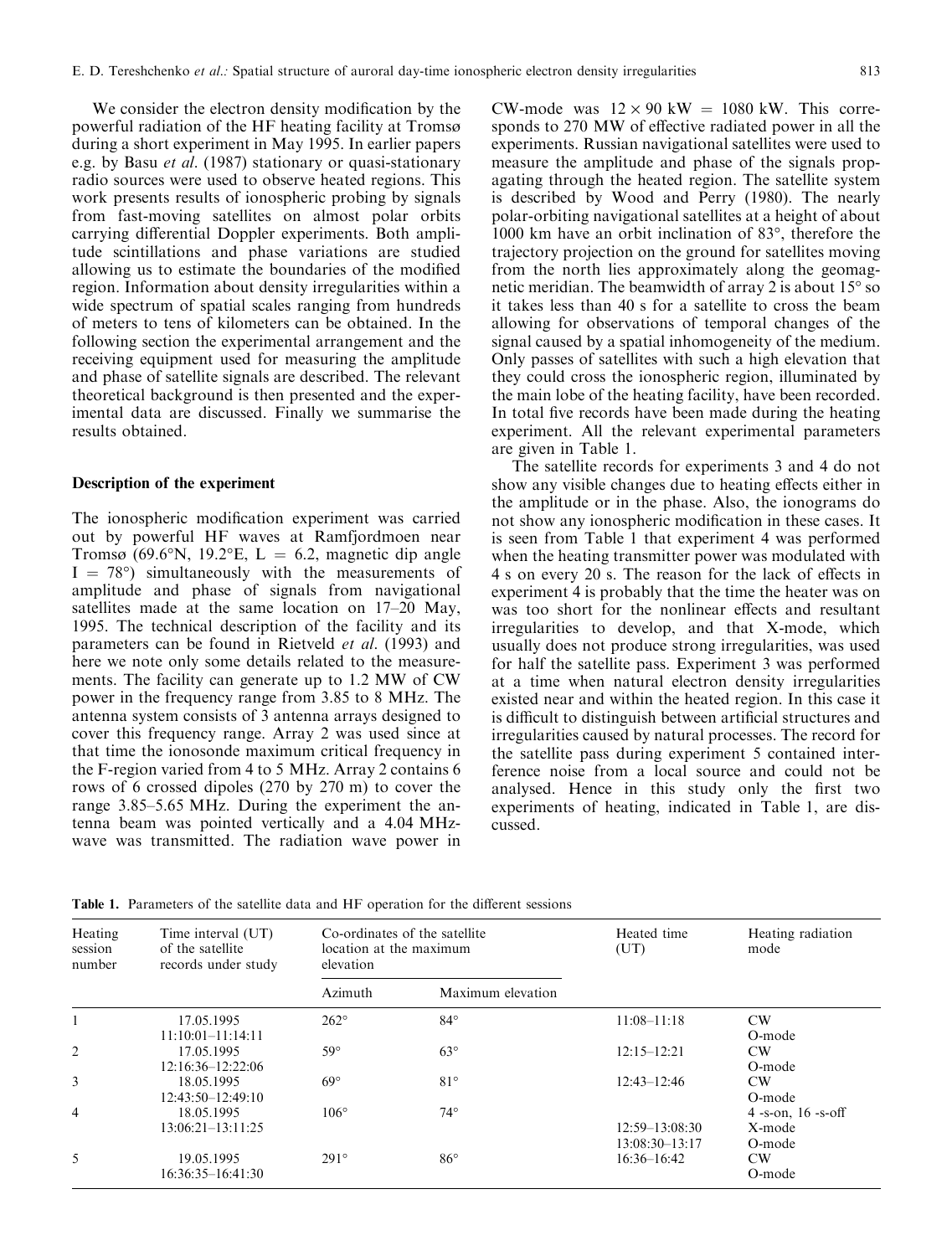#### Theoretical background

An estimation of large-scale electron density structures can be performed by determining the total electron content along satellite-receiver lines. It has been shown by Markkanen et al. (1995) that the total electron content can be obtained from the phase difference,  $\varphi$ , of the two coherent frequencies (150 and 400 MHz) observed on the ground with a constant accuracy as follows:

$$
\varphi = (1 - (150/400)^2) \lambda r_e \int dI N + C \tag{1}
$$

where  $\lambda = 2$  m is the radio wavelength,  $r_e = 2.82 \times$  $10^{-15}$  m is the classical electron radius, dl is an increment along a satellite-receiver line, C is a constant,  $N = N_0 + \delta N$  is the electron density.

The properties of small-scale irregularities (electron density fluctuations  $\delta N$  can be investigated by applying a statistical analysis. Since the effects of  $\delta N$  on the received signal consist of rapid scintillations, they can be separated from the effects of the average density,  $N_0$ , and studied separately. In this case it is convenient to study, for example, the mean value of the logarithm of the relative amplitude of the field which has a reciprocal relation with the irregularities. We consider the signal observed by a receiver and choose the z-axis of the Cartesian co-ordinate system to point from the receiver to the transmitting satellite. The small-scale irregularities are assumed to lie between the satellite and the receiver confined by the region  $z_l \leq z \leq z_u$ . The signal strength observed on the ground is affected by irregularities scattering at, or close to, the z-axis. Its value is statistically determined by the autocorrelation function of the electron density fluctuations integrated over the increment in the z-direction. This quantity is defined as

$$
A_N(0, \vec{I}) = \int_{-\infty}^{\infty} d(I_2 - I_1) \langle \delta N(\vec{\rho}_2, \vec{I}_2) \delta N(\vec{\rho}_1, \vec{I}_1) \rangle
$$

where  $\vec{\rho} = (x, y)$  is the vector in the xy-plane perpendicular to the direction of wave propagation.

The mean value of the logarithm of the relative amplitude of the signal can be written in the following form

$$
X = \left\langle \ln \frac{A}{A_0} \right\rangle
$$
  
=  $-\frac{\lambda^2 r_e^2}{4\pi^2} \int_{z_l}^{z_u} d l \int d\vec{k}_{\rho} \Phi_N(\vec{k})|_{k_z=0} \sin^2 \frac{R_F(l)k_{\rho}^2}{4\pi}$ , (2)

where A is the observed amplitude scattered by the irregularities,  $A_0$  is the amplitude of the transmitted signal, k is the wave number,  $R_F(l) = \sqrt{\lambda (l_0 - l) l/l_0}$  is the radius of the principal Fresnel zone, and  $l_0$  is the distance between the receiver and satellite. The angular brackets indicate the statistical average.

Expression (2) can be applied to experimental data since  $A_N(0, l)$  is defined in terms of the spatial spectral density  $\Phi_N(\vec{k}, \vec{l})$  as follows:

$$
A_N(0,\vec{l}) = \frac{1}{(2\pi)^2} \int \, \mathrm{d}\vec{k}_{\rho} \Phi_N(\vec{k},\vec{l})|_{k_z=0} \; ,
$$

where

$$
\Phi_N(\vec{k}, \vec{l}) = \sigma_N^2(l) \Phi\left(\frac{1}{(2\pi)^2} \left( \left[k_\perp^2 + \alpha^2 k_\parallel^2 \right] L_0^2 \right) \right)^{-p/2} \tag{3}
$$

where  $\sigma_N^2(l)$  is the variance of the electron density fluctuations,  $\Phi$  is the normalised spectral density being a power-law function of a quadratic form,  $k_{\perp}$  and  $k_{\parallel}$ indicate the perpendicular to the magnetic field and field aligned wave numbers respectively. Taking into account that the correlation function of the electron density fluctuations is related to the spectral density by a Fourier transform and substituting Eqs. (3) into (2), the expression for  $X$  can be written as

$$
X = -\pi r_e^2 \left(\frac{\lambda}{L_0}\right)^2 \int_0^{\infty} dy \Phi(y) \sin^2 y
$$

$$
\int_{z_l}^{z_u} dI \frac{\sigma_N^2(l) \left(\sqrt{\pi} \frac{R_F(l)}{L_o}\right)^{p-2} F\left(1 - \frac{p}{2}, \frac{1}{2}, 1, \frac{\gamma(l)}{1 + \gamma(l)}\right)}{[1 + \gamma(l)]^{1/2}} \tag{4}
$$

where  $\gamma(l) = (\alpha^2 - 1)\sin^2 \Theta(l)$ , p is the power law index, F is the hypergeometric function,  $\Theta(l)$  is the angle between the direction of the wave propagation and the magnetic field which in general depends on *. This* equation shows that at high latitudes with the magnetic field lines oriented almost vertically the condition  $\Theta(l) \approx 0$  can be applied. That is why the detection threshold for the same field-aligned irregularities is significantly lower at high latitudes than at middle or sub-auroral latitudes.

#### Experimental results

Before presenting the results let us consider the geophysical situation during the experiment which has a considerable effect on measurements at high latitudes. On the night preceding May 17, the magnetogramme in Tromsø showed strong magnetic disturbances, associated with high-speed flows from solar coronal holes, until 08 UT with decreasing activity up to  $11-12$  UT. Therefore, the records for satellite passes above the same region, just before and after the ionosphere modification period, should be seen in order to check the existence of natural irregularities and estimate the artificial ones.

Let us use results (1) and (4) to study the ionospheric condition. Figures 1-4 show the satellite records and modelling results before (Fig. 1), during (Figs. 2 and 3) and after (Fig. 4) the HF heating. They represent the satellite records and modelling results. All these figures use the latitudinal scale of the  $x$ -axes fixed to an effective ionospheric height of 300 km. The upper panel of the figures presents the measured amplitude of the satellite signal. The next panel below shows the measured phase and its approximation (the smooth curve is the phase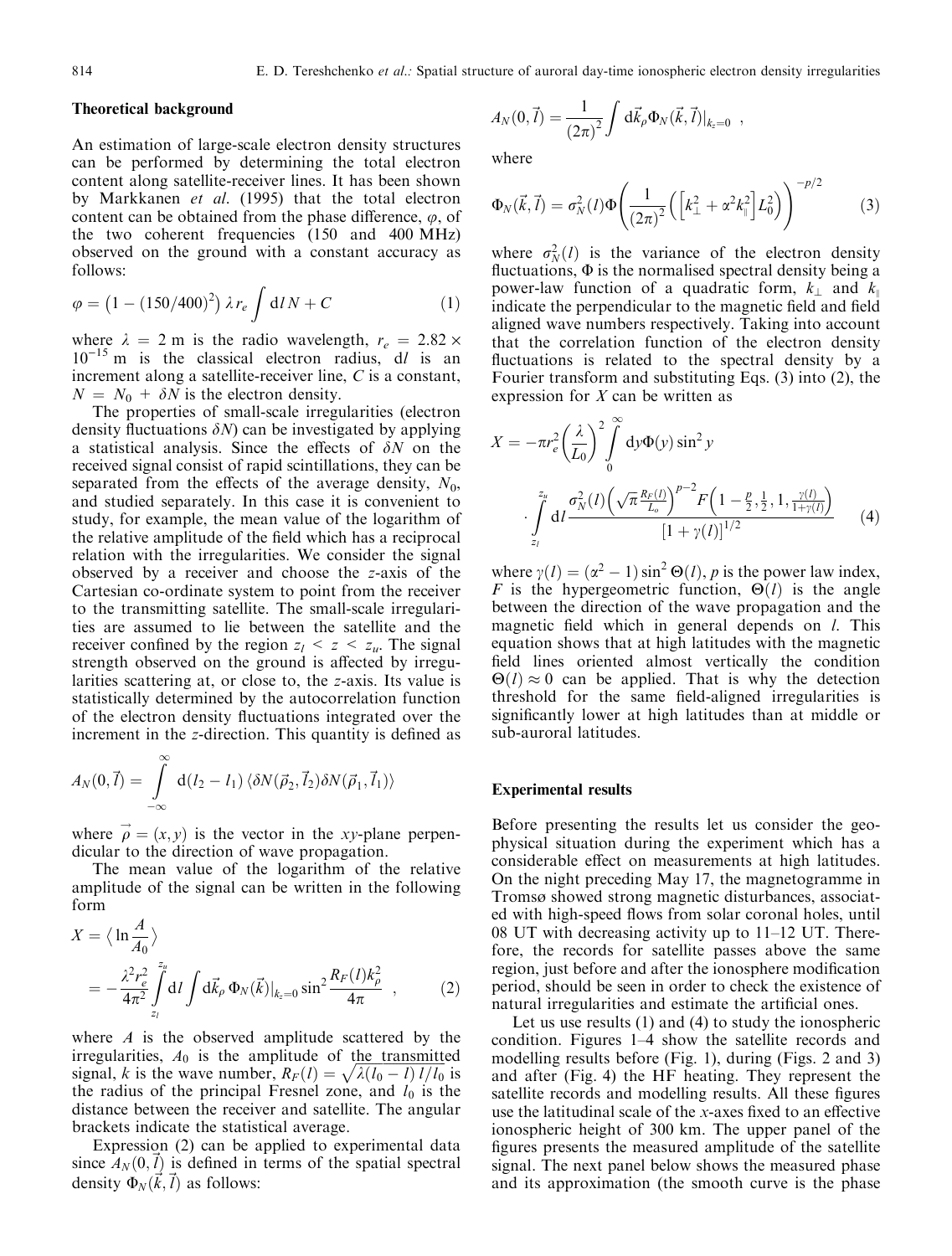

Fig. 1. Experimental and modelling results for the satellite record made about 2 h before heating. The top panel presents the measured amplitude of the satellite signal. The time at the top indicates the start time of the record, Az and El are the azimuth and elevation of the satellite's closest approach as seen by the receiver. The *second panel* from the top shows the measured phase and its approximation (the smooth curve) obtained by lowpass filtering with 0.01 Hz cut-off. The difference between the measured total electron content and its approximation is shown in the third panel. The solid curve of the 4th panel represents the experimental X-value and the dashed curve shows the model of X calculated using a flat ionospheric layer of a constant electron density variance between the heights of  $250-350$  km with the axial ratio  $\alpha = 70$  of the irregularities along and perpendicular to the magnetic field. The value  $dHi = 10$  km is the integration step. The latitudinal scale of the x-axes for all the panels is fixed to the height of 300 km

filtered by a low-pass filter with  $0.01$  Hz cut-off). The curve of the third panel noted as dphase is proportional to the difference between the measured total electron content and its approximation. The solid curve of the 4th panel in the figures represents the experimental mean value  $X$  of the logarithm of the relative amplitude and the dashed curve shows the model of  $X$  which is calculated using Eqs.  $(3)$  and  $(4)$  and a flat ionospheric layer of a constant electron density variance between  $z_l = 250$  km and  $z_u = 350$  km with the axis ratio  $\alpha$  = 70 of the irregularities along and perpendicular to the magnetic field. The value  $dHi = 10$  km in the figures is the integration step. The bottom panels of Figs. 2 and 3 also show the spatial cross sections of the calculated antenna pattern of the Tromsø facility as a function  $|\sin x/x|$  using the satellite geometry and the parameters of array 2. Free space propagation is assumed here since the effects of refraction are quite small, especially for the upward propagating wave, at the upper-hybrid height which is a few kilometers below reflection and where the production of irregularities is thought to maximise. The open circle on the  $x$ -axis indicates the latitude of the heating facility.

Figure 1 shows the result of the analysis of the satellite record about 2 h before the ionospheric modification experiment. It can be seen that the filtered

(approximated) phase practically follows a secant law. Therefore, the phase behaviour can be interpreted as a result of the wave propagation through the spherically stratified ionosphere without strong disturbances. After the night-time magnetic storm the ionosphere was not yet in a quiet condition, which is illustrated by the less than 5 radians large-scale variations of the phase. A similar situation can be seen from the amplitude record, where the scintillations take place only in the southern and northern parts of the records. It is more clearly illustrated on the 4th panel from the mean  $X$  values of the logarithm of the relative amplitude. In the southern sector between  $67^{\circ}-68^{\circ}$  latitudes as well as in the northern part above 71° latitude we can see the decrease of the average field. An important result from this figure is that small-scale irregularities are not observed in the central zenith part of the passage where we expect the ionosphere to be modified by the powerful radiation. The effect can be noticed at the minimum of the average field at about  $69^{\circ}$  predicted by the irregularities model (the dashed curve) which, however, is not seen in the experimental values of  $X$  (the solid curve on the same panel). Hence, from Fig. 1 the conclusion can be made that before the heating the ionosphere was weakly disturbed and it contained only weak large-scale electron density variations.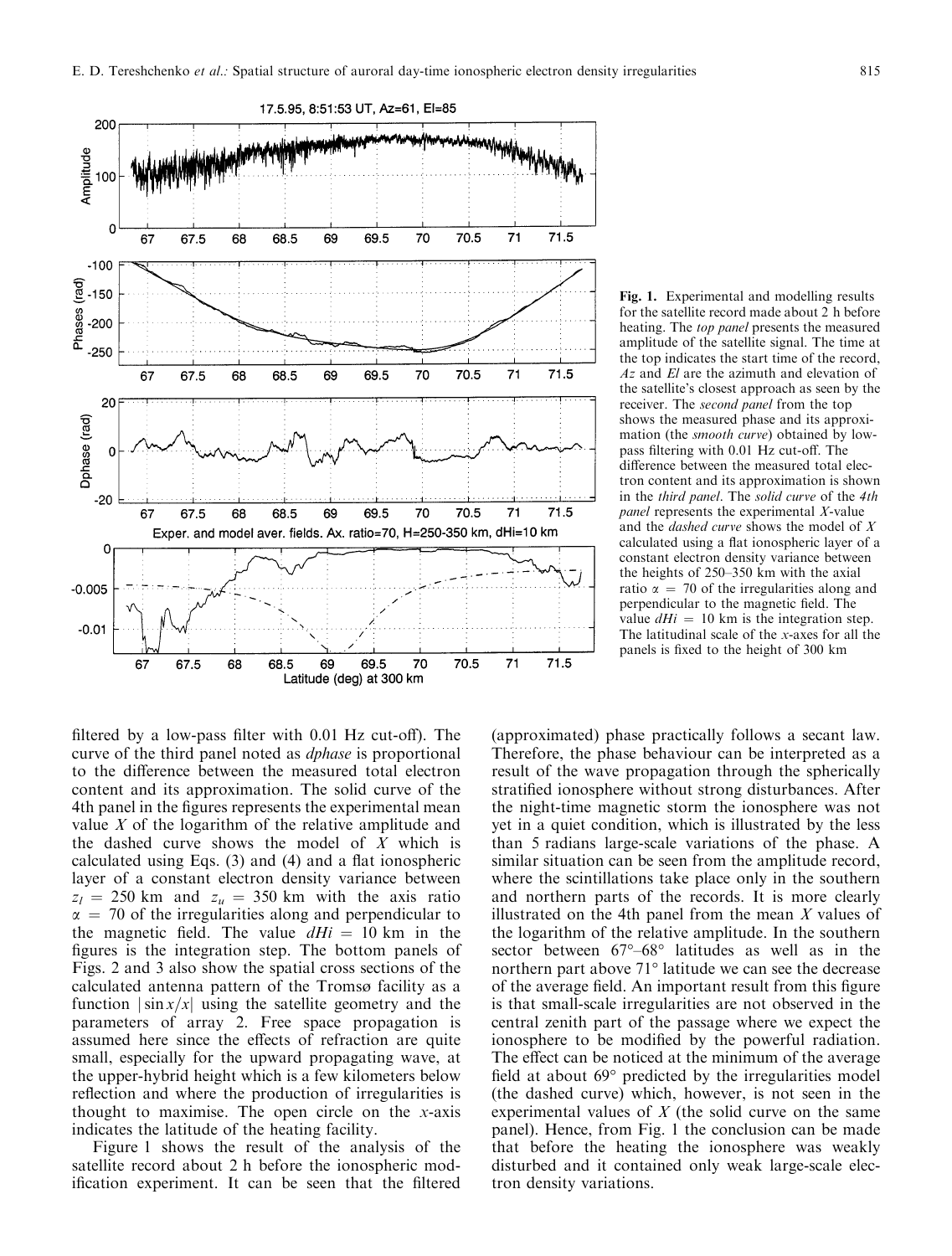Figure 2 illustrates the results of the data analysis during the HF-modification. A distinctive difference in these results compared to the previous measurements is a noticeable ionospheric modification above the HF facility. A displacement of the fluctuation maximum from the direction of the HF-antenna main beam to the sector where the lines-of-sight to the satellite are close to the direction of the magnetic field lines is seen. This fact can be explained as an aspect effect of the ionospheric radio probing when both large- and smallscale irregularities are strongly elongated in the direction of the geomagnetic field. A sharp decrease of the experimental mean value  $X$  of the logarithm of the relative field at about  $69^{\circ}$  shows that it is difficult to identify the effects of small-scale irregularities away from the field-aligned direction. This is also confirmed by the case illustrated in Fig. 3. Essentially only largescale electron density variations can be observed here, but the influence on the satellite wave of the small-scale

irregularities, which could possibly be generated by powerful HF-radiation at latitudes of  $69^{\circ}-70^{\circ}$ , cannot easily be recognised. For this satellite pass the minimal angle between the magnetic field and the direction to the satellite was very different from zero. That is why in Fig. 3 we do not see a perceptible increase of scintillations which can be ascribed to the heater, although there is a significant level of scintillation which appears to be natural.

The results of the next satellite record (Fig. 4) made about 2 h after the operation of the HF facility show weaker large-scale fluctuations compared to the data of Figs. 2 and 3, and an enhancement of the background intensity of the mean value of the logarithm of the relative field can also be seen.

Let us estimate the electron density changes at the time of HF ionospheric modification. We start from the large-scale irregularities affecting differential Doppler measurements.



Fig. 2. Same as Fig. 1, but for the satellite pass during the operation of the heating facility. The bottom panel shows the spatial cross section of the calculated antenna pattern of the Tromsø facility as a function  $|\sin x / x|$  using the satellite geometry and the parameters of array 2. The open circle on the x-axis indicates the latitude of the heating facility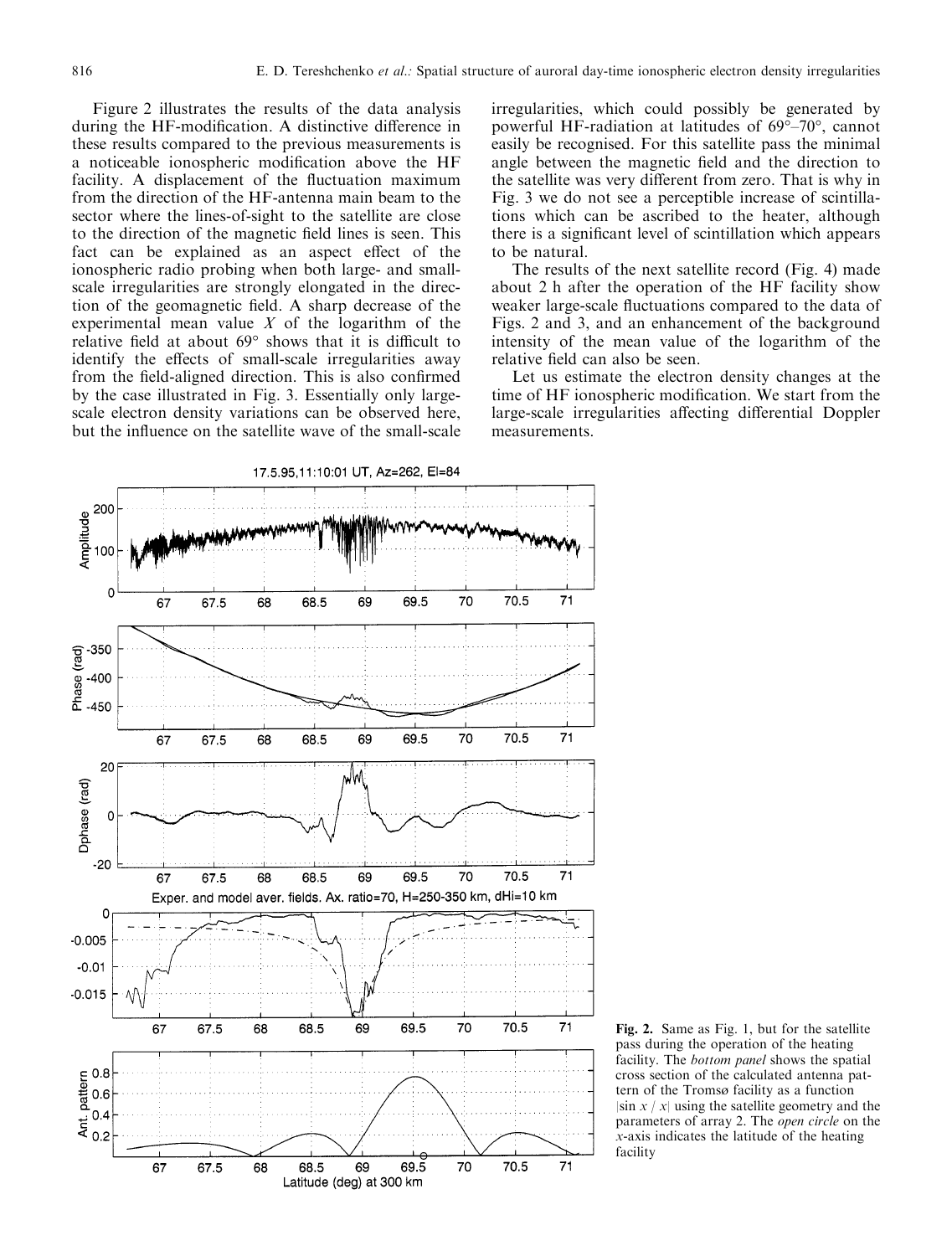According to expression (1) we have

$$
\delta \varphi = \frac{55}{64} \lambda r_e \int \mathrm{d} l \, \delta N_0
$$

where  $\delta N_0$  is the average density variation. Substituting the numerical values gives

$$
\delta \varphi = 4.85 \cdot 10^{-15} \int \mathrm{d}l \ \delta N_0 \ . \tag{5}
$$

In order to find the relative changes of the electron density we take into account the fact that the most effective interaction takes place in the region where the plasma frequency is close to  $4.04$  MHz – the frequency of the radiated wave. We use the well-known formula

$$
f_0^2[Hz] = 80.8 \ N[m^{-3}] \ . \tag{6}
$$

The electron density corresponding to the plasma frequency of 4.08 MHz measured at the F-region peak obtained from an ionogramme is  $2 \times 10^{11}$  m<sup>-3</sup> and we have in our experiment

$$
\frac{1}{N} \int \mathrm{d}l \ \delta N_0 = 1.03 \times 10^3 \ \delta \varphi \ . \tag{7}
$$

From Fig. 3 representing the heating experiment we can find the maximum value  $\delta \varphi \approx 15-20$  radians, and the irregularity field elongation can be several tens of kilometers. The ionogramme in Tromsø obtained just before the heating shows a small difference between the maximum frequencies for  $F_1$  and  $F_2$ -layers and both frequencies being close to the transmitted frequency. Assuming a height extent of 100 km for the ionosphere we can estimate the relative variation of the electron



Fig. 3. Same as Fig. 2, but for the next satellite passage during the operation of the heating facility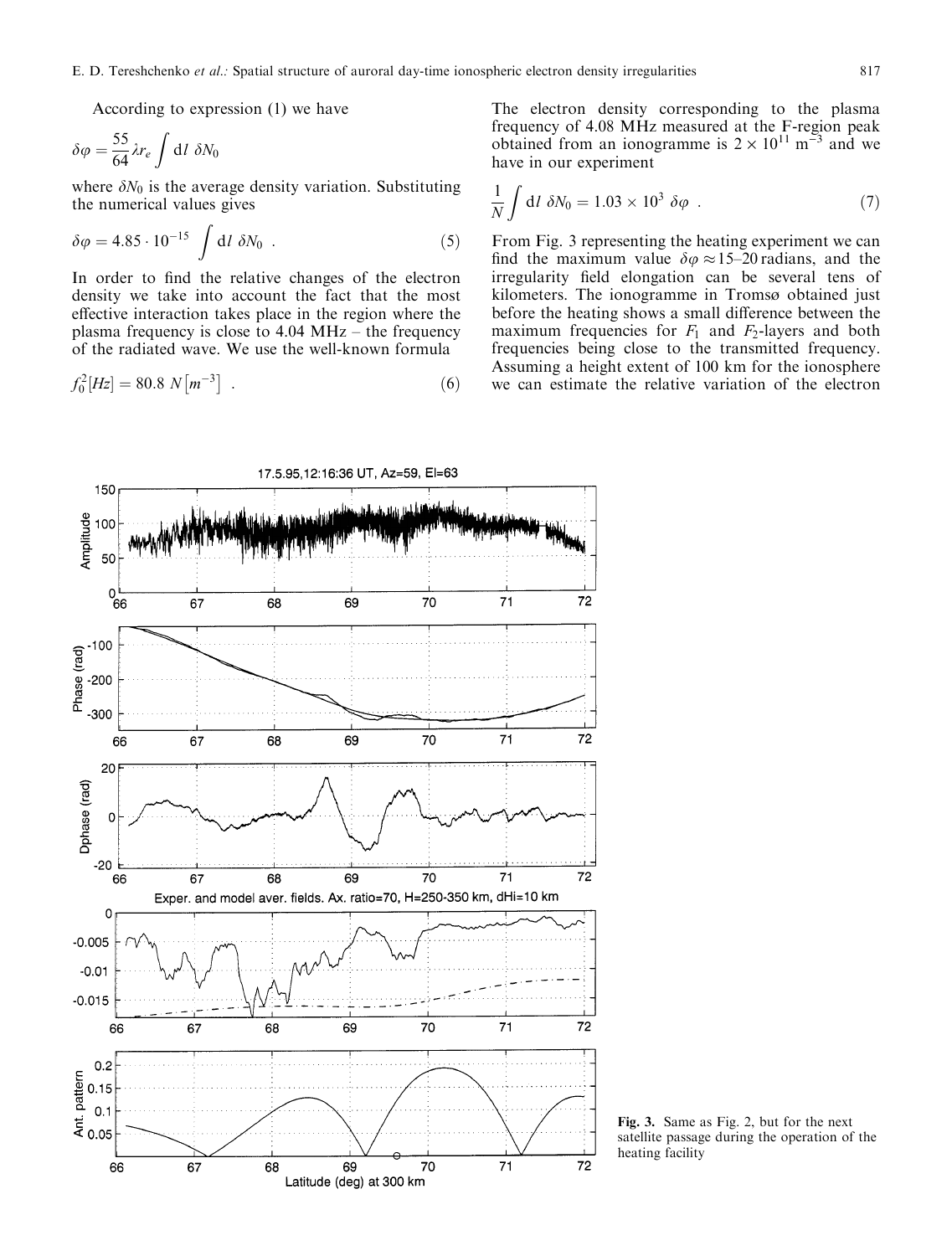density  $\delta N_0/N_0 \approx 15-20\%$  for horizontal scale sizes of  $50-100$  km.

Next we consider the small-scale irregularities. Note that the majority of models for small-scale electron density inhomogeneities use the parameter  $\sqrt{C_sL}$ , where  $L$  is the irregular layer thickness, and the quantity  $C_s$  has been obtained by Fremouw (1980). In his notation it is expressed as:

$$
C_s = 8\pi^{3/2} \frac{\Gamma(p/2)}{\Gamma((p-3)/2)} \sigma_N^2 (2\pi/L_0)^{p-3}
$$
 (8)

where  $\Gamma$  is the gamma function.

Let us render concrete the function  $\Phi$  in expression (3). A commonly used model of a power-law spectrum with a power index  $p$  is defined according to the equation

$$
\Phi = \frac{(L_0/2\pi)^3 \Gamma(p/2)}{2\pi \Gamma(3/2) \Gamma((p-3)/2)}
$$
  
 
$$
\times \left[ \left( \frac{L_0}{2\pi} \right)^2 (k_\perp^2 + \alpha^2 k_\parallel^2) \right]^{-p/2} .
$$
 (9)

Then the mean value  $X$  of the logarithm of the relative amplitude for this spectrum has the following form:

$$
X = -(\lambda r_e)^2 \frac{\alpha L_0}{2 \sin(\pi p/4) \Gamma((p-3)/2)}
$$
  
 
$$
\times \int_{z_l}^{z_u} dz \frac{\sigma_N^2(l) \left(\sqrt{\pi} \frac{R_F(l)}{L_o}\right)^{p-2} F\left(1 - \frac{p}{2}, \frac{1}{2}, 1, \frac{\gamma(l)}{1 + \gamma(l)}\right)}{[1 + \gamma(l)]^{1/2}} .
$$
 (10)

It has been shown by Kunitsyn and Tereshchenko (1991) that for the ionospheric radiowave probing the relation between the measured value  $X_{\text{exp}}$  of the logarithm of the relative amplitude and its model value  $X$  can be written as

$$
X_{\exp} = X/2 \tag{11}
$$

Having assumed the electron density variance being constant within the irregular region we can estimate the level of  $\sqrt{C_sL}$  corresponding to the results obtained in the HF heating experiment. We use the expression

$$
\sqrt{C_s L} = 4 \sqrt{\frac{\alpha \Gamma(p/2) \sin \frac{p\pi}{4} \cos \Theta_n(-X_{\exp})}{\lambda r_e}}
$$

$$
\times \left(\frac{R_F}{2\sqrt{\pi}}\right)^{1-p/2}
$$
(12)



Fig. 4. Same as Fig. 1, but for the satellite pass about 2 h after the heating experiment presented in Fig. 3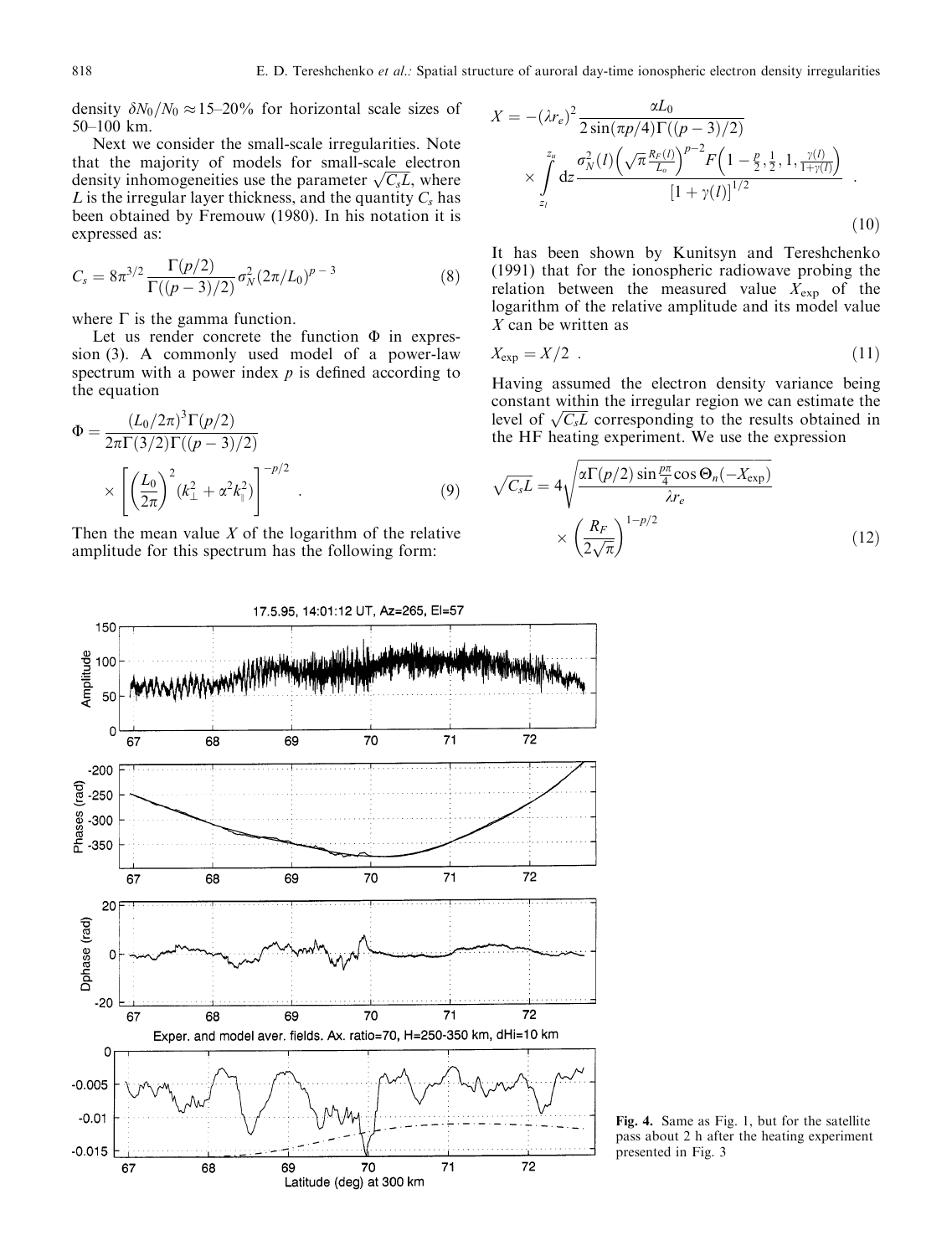where  $\Theta_n$  is the angle between the line-of-sight to the satellite and the normal to the spherical irregular layer. In our case under study it is about 13°. The power index in expression (12) for  $\sqrt{C_sL}$  can be easily obtained from the experimental data.

Figure 5 shows the power spectral densities (PSD) obtained for the amplitude de-trended over a 10-s interval, and for small-scale variations of the phase filtered by a low-pass filter with  $0.08$  Hz cut-off. The straight lines on the spectra are the fitted lines, and the spectral power indices  $p \approx 3.8$ . Inserting the value  $p = 3.8$  into the formula for  $\sqrt{C_sL}$  produces  $\sqrt{C_sL} \approx$  $4.3 \times 10^{11}$ . It can be noted that this value is in good agreement with scintillation modelling results obtained by Fremouw et al. (1985) for natural irregularities. Sometimes applying the spectrum definition, the parameter  $C_N$  is employed using the relationship  $C_N = \alpha C_s/8\pi^3$ and the value  $\sqrt{C_N L} \approx 2 \times 10^{10}$  is obtained.

### Conclusion

We have described the results of satellite radio probing of the high-latitude ionosphere modified by the powerful radiation of the HF heating facility at Tromsø resulting in the generation of both large-scale irregularities (several tens of kilometers in size) and small-scale ones (from hundreds of meters to kilometers). It is shown that the maximum irregularity development in satellite signals follows the direction parallel to the geomagnetic field lines. The intensity of small-scale irregularities produced is not so high. However a strong elongation of the irregularities in the direction of the magnetic field makes it possible to observe their features in the corresponding sector using the aspect-angle effect. That is why a displacement of the fluctuation maximum from the heated region is seen to the south where the line-ofsight to the satellite is close to the direction of the magnetic field line. Large-scale structures of the electron density can be detected within a much larger region.

An important result obtained from expression (10) is that amplitude measurements in a given direction contain information about the integral of the variance of the electron density fluctuations, over a line from the satellite to the receiver. Therefore, analogous to the usual ray tomography where phase shift measurements are proportional to the total electron content along the ray, amplitude measurements of the mean value of the logarithm of the relative amplitude of the signal on a chain of receivers give the integrals of the electron density variance along a set of lines crossing each other in the ionosphere and a 2-dimensional distribution of the variance can be determined by a new method of amplitude tomography providing ionospheric electron



Fig. 5. Amplitude and phase fluctuations of the satellite signal and their power spectral densities (PSD) for the experiment shown in Fig. 2. The PSD of the amplitude (second panel from the top) is obtained from the detrended amplitude in a 10 s-interval (top panel). The PSD of the phase (bottom panel) is computed from the small-scale variations of the phase filtered by a low-pass filter with 0.08 Hz cut-off (third panel). The x-axes of the 2nd and 3rd panels show seconds from the data acquisition start time at 11:02:31 UT